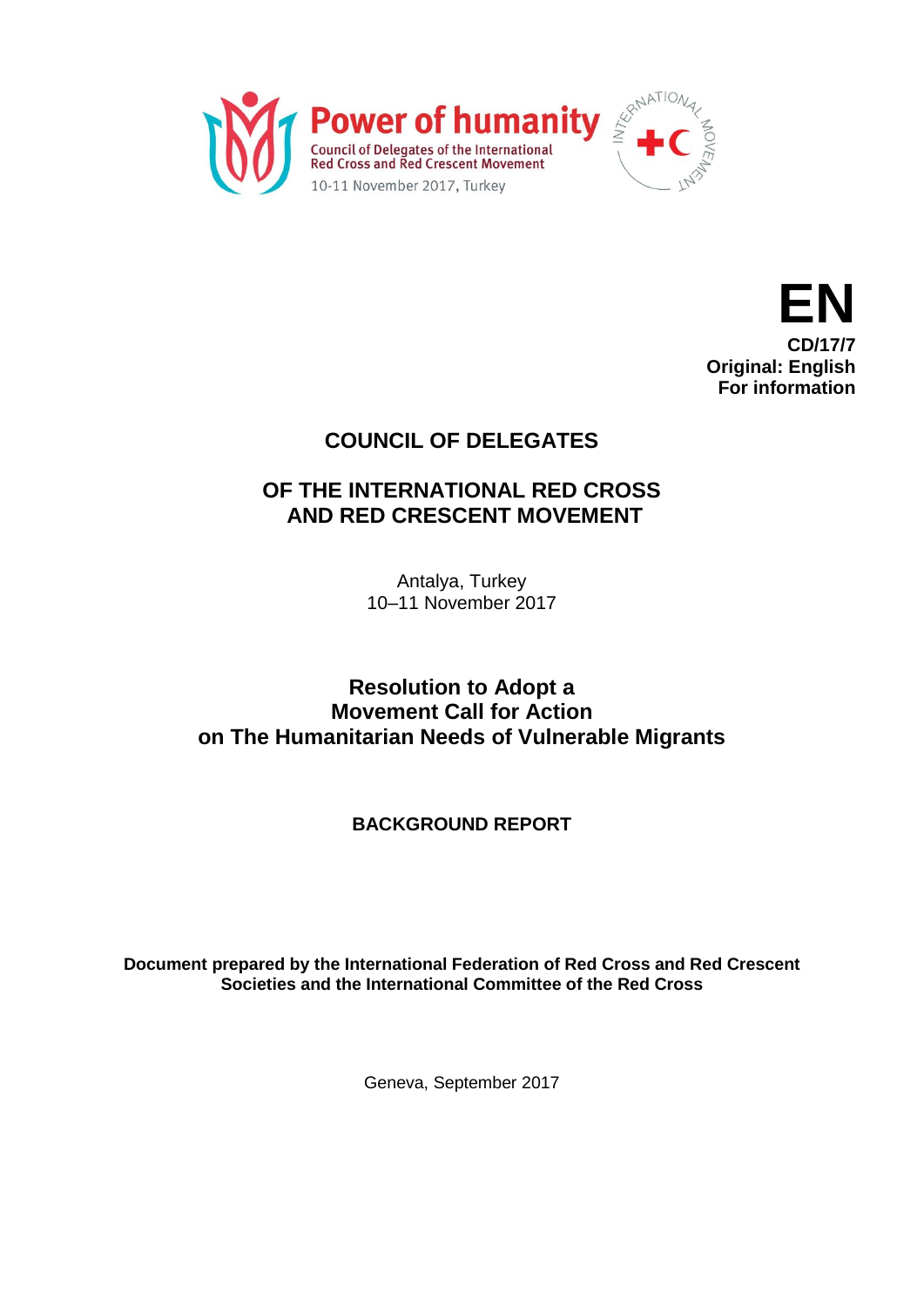#### **CD/17/7**

#### **Justification for the CoD Resolution adopting a Movement Call for Action on the Humanitarian Needs of Vulnerable Migrants**

IFRC and ICRC are proposing that the 2017 Council of Delegates endorse a resolution that adopts a *Movement Call for Action on the Humanitarian Needs of Vulnerable Migrants*.

The Call for Action is necessary in light of continuing challenges in the overall protection and assistance of migrants. Since the adoption of the [New York Declaration for Refugees and](http://www.unhcr.org/new-york-declaration-for-refugees-and-migrants.html)  [Migrants](http://www.unhcr.org/new-york-declaration-for-refugees-and-migrants.html) last year, there has been little evidence of improvement in this regard in various countries. In many instances, we are facing long-standing issues. It is therefore critical that the International Red Cross and Red Crescent Movement raise its concerns once more and trigger a change in State action.

The Call for Action is also opportune in the context of the current consultations regarding a Global Compact on Safe, Regular and Orderly Migration and a Global Compact on Refugees, which are expected to culminate at the end of this year before a more formal negotiation process begins on the texts.

IFRC and ICRC have proposed the format of a Call for Action, somewhat similar in intent to the Movement Statement on Migration of the 2015 Council of Delegates, while providing more detailed and specific "asks" to States, similar to the Movement Message to the World Humanitarian Summit (also adopted by the Council of Delegates in the same year).

The humanitarian needs of migrants vary substantially between countries and regions, as do the challenges faced by the components of the Movement in seeking to support them. However, thanks to our global network with a presence in 190 countries and recent discussions with National Societies, we have identified four areas that continue to urgently require State action. These issues also resonate with those previously emphasized in Resolution 3 of the 31st International Conference in 2011, which remain highly relevant in the current context. They are:

- 1. Protecting migrants from death, violence, abuse and violations of their fundamental rights along the entire migratory trail
- 2. Guaranteeing that migrants, irrespective of legal status, have effective access to essential services
- 3. Prioritizing the rights and needs of the most vulnerable
- 4. Using detention only as a measure of last resort

These issues are therefore the main focus of the Call for Action, which is directed at States, who bear the primary responsibility to address the protection and assistance needs of migrants, in accordance with their obligations under international law. The Call for Action aims both to call for immediate action at the national level and to influence migration policies at the national, regional and international level, including current negotiations on the Global Compacts. It also emphasizes the willingness and readiness of National Societies, as auxiliaries to the public authorities in the humanitarian field, to lend their support, as appropriate, to States in order to respond to the needs of migrants.

The Call will serve as a vehicle for humanitarian diplomacy by all components of the Movement with the relevant authorities to ensure that States meet their obligations towards migrants and that the humanitarian needs of vulnerable migrants are met.